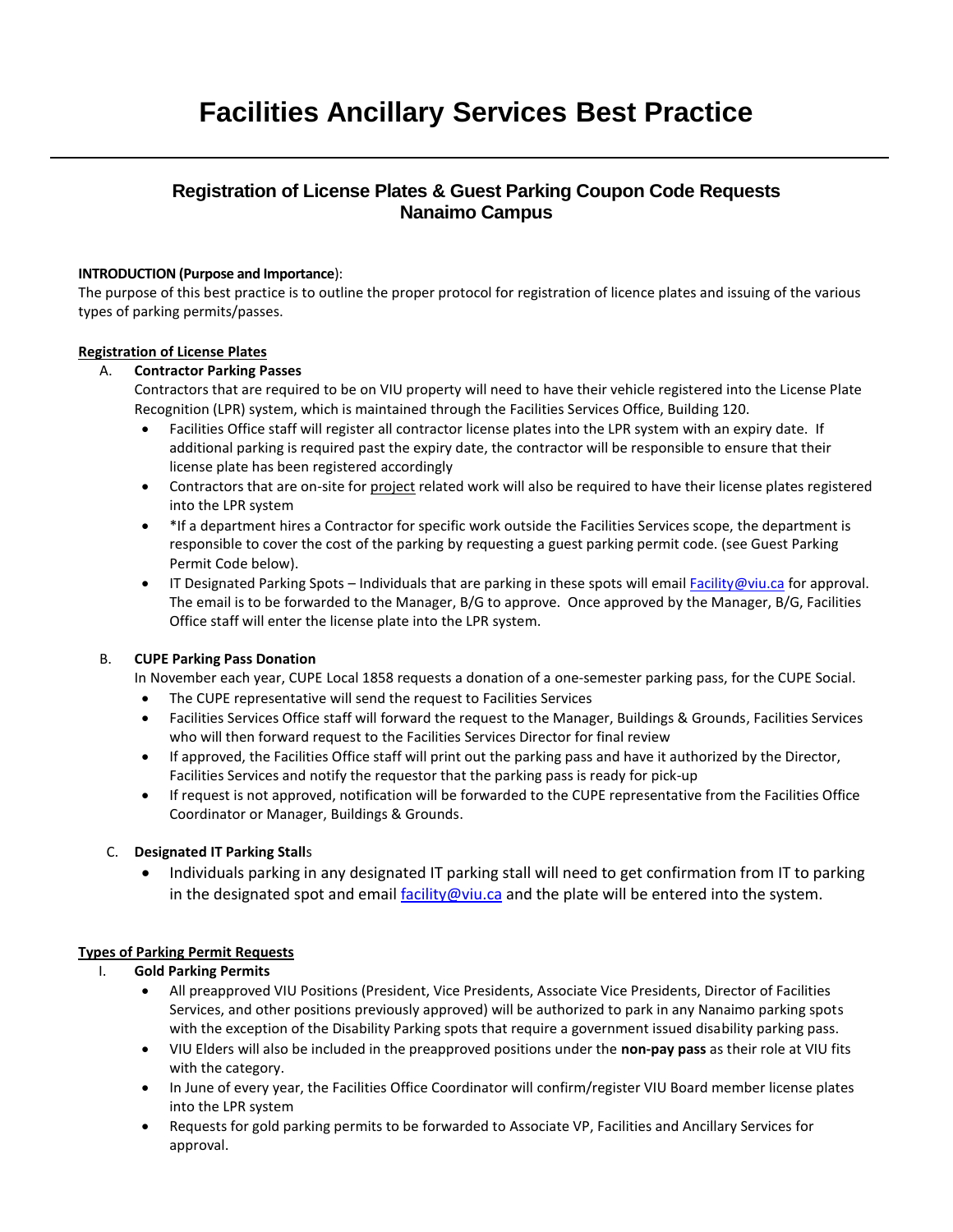## II. **Guest Parking Coupon Code**

\**Guest parking coupon codes replace the one day/guest parking permit booklets and are for departmental guest parking or non VIU sponsored events.*

- Coupon codes can be purchased for any dollar amount needed
- Options at the pay station/meters are full day (8am-8pm) @ \$8.00 or half day (4 hrs.) @ \$5.00
- An authorized signature for the department FIS Work order number will be required to purchase a code
- Only one 7-digit code will be issued
- Once the code amount has been depleted, the user will be prompted to buy a daily parking permit
- Code amounts can be tracked and remaining balances confirmed by sending an email to WestPark Guest Services at guestservices.bc@group-indigo.com.

The coupon code options are \$8.00/day (8am-8pm) for full day or \$5.00/half day (4 hrs.). These codes are not to be issued to a regular/contract employees. Incorrect use of the permit code will result in a violation notice being issued. The permit code, once entered and authorized at one of the pay stations/meter on campus, allows the vehicle to park at one of the two options listed above and can only park in the designated lots as follows: General, Employee, Short Term and Economy. Guests must visit a Pay Station to validate the code and enter their license plate.

## **Facilities Services Department Process**

- When a department requires a guest parking coupon code, the Facilities Services will email them the coupon code request form.
- The department will complete the following information:
	- o The coupon code amount required
	- o Ordered by, local, email, FIS work order number and authorized signature and email the form back to [facility@viu.ca](mailto:facility@viu.ca)
- Facilities Office Coordinator will authorize the FIS work order number (date stamp and initial) and email the form to [kristyb@westpark.com,](mailto:kristyb@westpark.com) [Sheldon.melnyk@group-indigo.com](mailto:Sheldon.melnyk@group-indigo.com) and copy the department requestor.
- Once the code is generated WestPark will forward the permit code to the department requesting the code.
- Authorized request forms are saved in the Facilities shared drive under Parking/Authorized Guest Parking Permit Requests.
- WestPark will:
	- $\circ$  and/or forward request form to VIU Accounts Payable to charge department accordingly.

## III. **Guest Parking Permit Code ~ Complimentary Parking Passes**

*\*Requests for complimentary parking are only for VIU sponsored events*.

- Department requests for complimentary parking are emailed to Facilities Services (one weeks' notice is required).
- Requests are forward to the Manager, Buildings & Grounds to review.
- Manager will email department, copying Facilities Office Coordinator to advise if request is approved/not approved.
- If approved, Facilities Office Coordinator will fill out the request form as follows:
	- o Coupon code dollar amount required
	- o Ordered by, local and email
	- o Under Facilities Services office use only: authorized by (name of manager) and date of email request
- Manager or Facilities Office Coordinator to authorize and initial for no JV required.
- If request is not approved, Manager, Buildings & Grounds will email requestor and copy WestPark Guest Services and the Facilities Office Coordinator.

## IV. **Short Term Disability Parking Pass (Student)**

If a student sustains an injury, they can request short-term parking accommodations as follows:

- A current parking permit would need to be in place
- Student to provide a doctor's note to Disability Services for confirmation
- Disability Services to forward details to Manager, Building & Grounds for review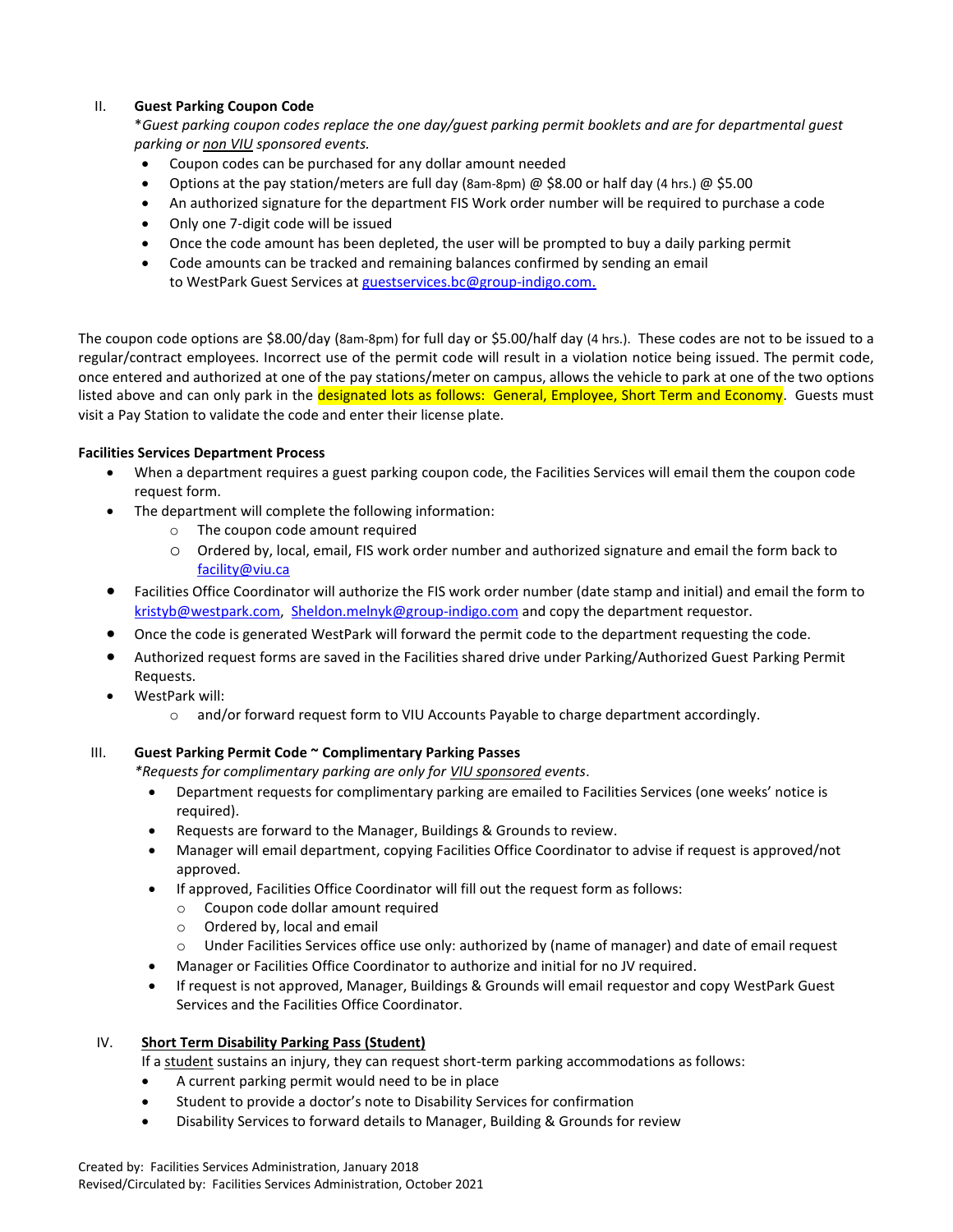- If approved, Manager, Building & Grounds will respond back to Disability Services, copying the WestPark Guest Services
- Parking passes will be available through Disability Services office.

## V. **Short Term Disability Parking Pass (Employee)**

If an employee sustains an injury/illness, they can request short-term parking accommodations as follows:

- A current parking permit would need to be in place
- Employee to provide a doctor's note to the Human Resources office for confirmation
- Human Resources to recommend pass to Manager, Building & Grounds
- Manager, Buildings & Grounds will notify WestPark Guest Services of approval
- Parking pass will be available through the Facilities Services Office